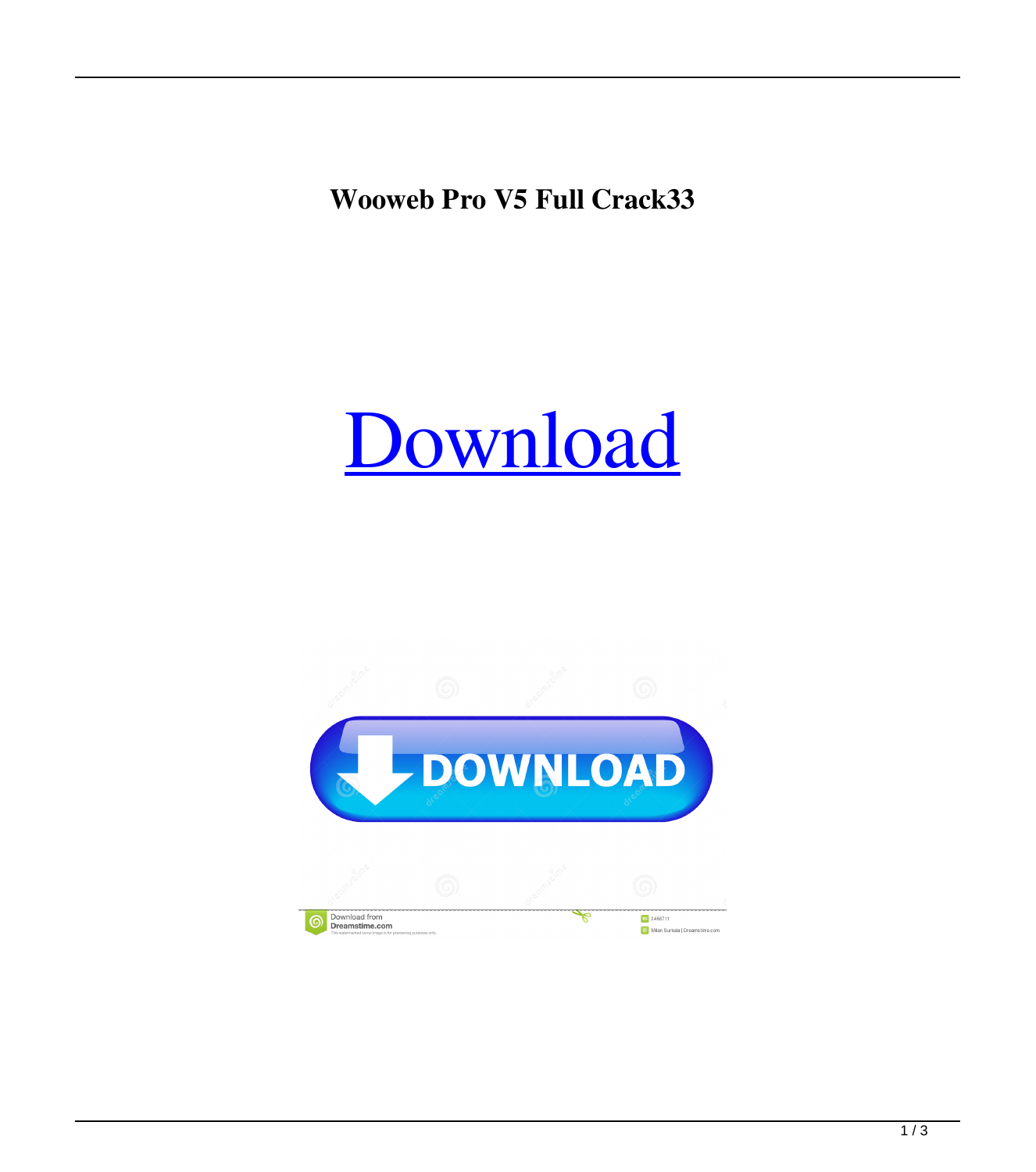If you'd like the download link, please provide the correct email address above. Easy to install with windows xp. All the links and download information you need to successfully download the file. Download Now.2 MB, file size is 6. 7 MB.This invention relates to a process for preparing a substituted phenoxy ether by reaction of an aryloxy ether with a haloalkyl nitrite of the formula R.sub.2 Z wherein R represents C.sub.1 -C.sub.4 alkyl or C.sub.6 -C.sub.14 aryl and Z represents a halogen atom, such as chlorine, bromine or iodine, and to a substituted phenoxy ether thus obtained. Since substituted phenoxy ethers are important as starting materials in the preparation of medicinals or intermediates for preparing said medicinals, it has been desired to develop a process which is efficient in the preparation of a substituted phenoxy ether in an industrially advantageous manner. It is known that phenoxy ethers are readily prepared by a halogenation reaction of an aryl alcohol with a haloalkyl nitrite in the presence of a catalyst and a solvent such as ether, acetone or dioxane as described in Japanese Patent Publication No. 11599/69 and Japanese Patent Application Publication No. 623/74. However, it has been desired to develop a process which can prepare a substituted phenoxy ether in an industrially advantageous manner. For example, it is difficult to control the degree of substitution of a phenoxy ether which can be prepared by the conventional processes since the reaction proceeds under simple conditions. The conventional processes also require troublesome separation procedures. In addition, the yields of the reaction are not so high in the conventional processes.1. Field of the Invention The present invention generally relates to power generation and, more particularly, to a power converter with a voltage mode control circuit and a method of operating the power converter. 2. Background of the Related Art A power converter may be a device that converts energy from one form to another. The power converter may include a power supply, a voltage mode control circuit, and an output circuit. The voltage mode control circuit may receive a direct current (DC) voltage and generate a voltage mode control signal to be transferred to the output circuit. The power converter may have a power supply that generates a stable DC voltage from a supply voltage, such as a battery, a power line, or any other